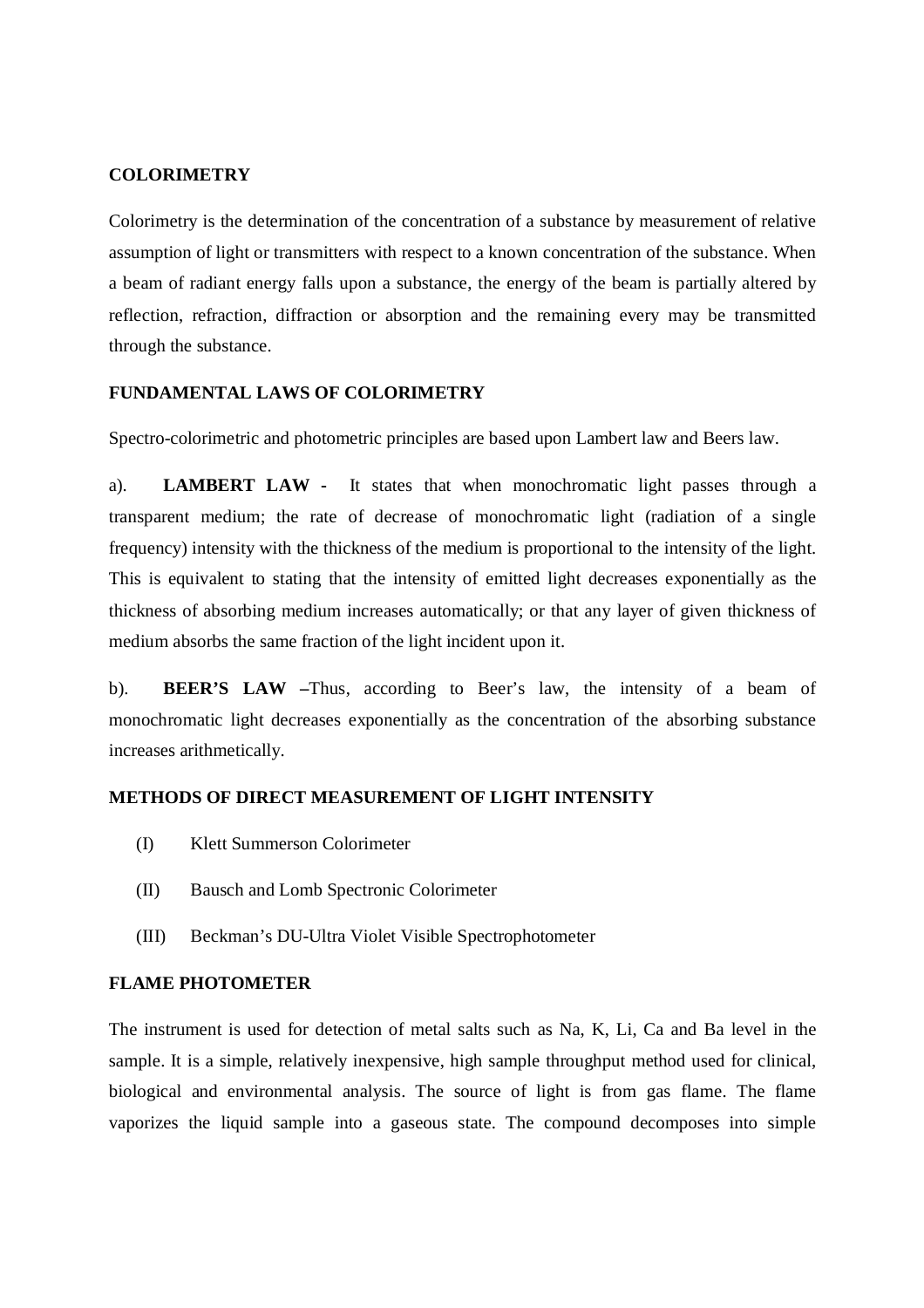molecules or atoms which then get excited to emit light at the temperature of the flame. The flame photometer has the following parts:

- 1. Pressure regulator
- 2. Atomizer
- 3. Optical arrangement
- 4. Burner
- 5. Photo-sensitive detector
- 6. Recording and output device

The set-up is provided with a pressure guage so that the rate of (oxygen) can be regulated.

- **1. Pressure regulator:** this indicates the pressure and flow rate that prevails when the instrument is in operation.
- **2. Atomizer:** Introduces the liquid sample into the flame at a stable and reproducible rate i.e. every drop that falls must be uniform.
- **3. The burner:** the fuel gas should produce a steady flame in the presence of oxygen or air at a constant pressure.
- **4. The optical arrangement:** this consists of light which photosensitive device concave mirror is fixed so that the flame is focused properly.
- **5. Photosensitive Detector:** It is composed of a metal plate of iron on which it is deposited on thin layer of selenium which acts as semi-conductor. Radiation falls on the semiconductor and measured on a meter after amplification.

# **CHROMATOGRAPHY**

This is a separation process used for the separation of molecular mixture. It is carried out by mechanical manipulation depending on the physical properties;

- 1. Solubility ability to dissolve in liquid
- 2. Adsorption ability to attach itself to finely divided solid.
- 3. Volatility ability to pass into vapour